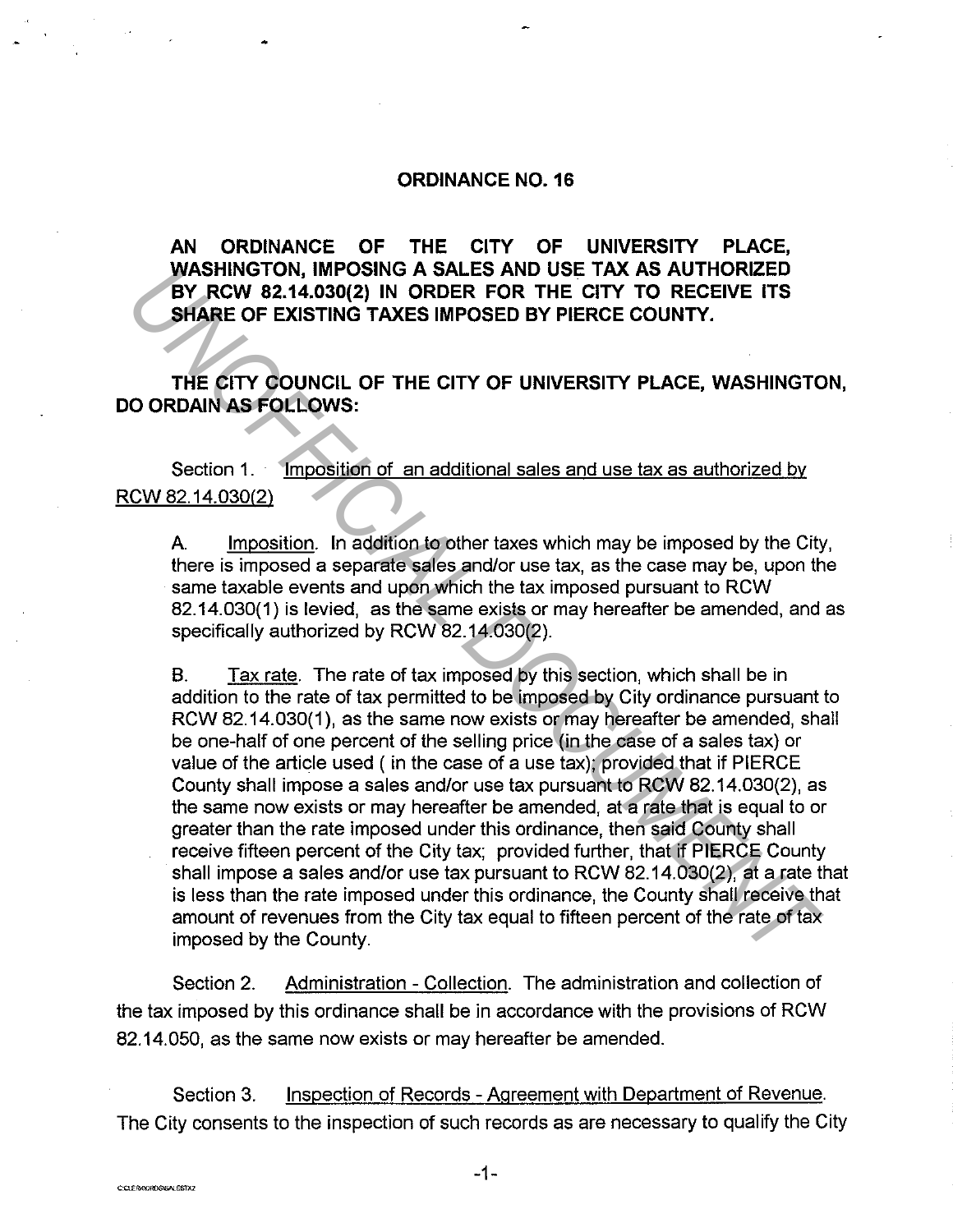for inspection of records of the Department of Revenue, pursuant to RCW 82.32.330, as the same now exists or may hereafter be amended. The City Manager is authorized to enter into an agreement with the Department of Revenue for the administration of the tax.

Section 4. Subject to Referendum. Pursuant to RCW 82.14.036, the tax imposed by this ordinance is subject to referendum. A referendum petition to repeal the tax imposed by this ordinance must be filed with the Interim City Clerk or the Interim City Manager within seven days of passage of this ordinance. Within ten days of filing of the referendum petition, the Interim City Manager shall confer with the petitioner concerning the form and style of the petition, issue an identification number for the petition and write a ballot title for the measure. The ballot title shall be posed as a question so that an affirmative answer to the question and an affirmative vote on the measure results in the tax or tax rate increase being imposed, and a negative answer to the question and a negative vote on the measure results in the tax or tax rate increase not being imposed. The petitioner shall be notified of the identification number and ballot title within the ten day period. Section 4. Subject to Referendum. Pursuant to RCW 82.14.036, the tax<br>ppased by this ordinance is subject to referendum. A referendum petition to repeat<br>e tax imposed by this ordinance is subject to referendum. A referendum

After notification of the identification number and ballot title, the petitioner shall have 30 days to secure on petition forms the signatures of not less than fifteen percent of the registered voters of the City and to file the signed petitions with the Interim City Clerk or the Interim City Manager. Each petition form must contain the ballot title and the full text of the measure to be referred.

Section 5. Penalty. It is unlawful for any seller to fail or refuse to collect taxes with intent to violate the provisions of this ordinance, or to gain some advantage or benefit, whether direct or indirect, or for any buyer to refuse to pay any tax due under the provisions of this ordinance. Any person violating any provision of this ordinance shall be guilty of a misdemeanor and upon conviction thereof punished pursuant to state law or City ordinance.

Section 6. Severability. If any section, sentence, clause or phrase of this ordinance should be held to be invalid or unconstitutional by a court of competent jurisdiction, such invalidity or unconstitutionality shall not affect the validity or · constitutionality of any other section, sentence, clause or phrase of this ordinance.

-2-